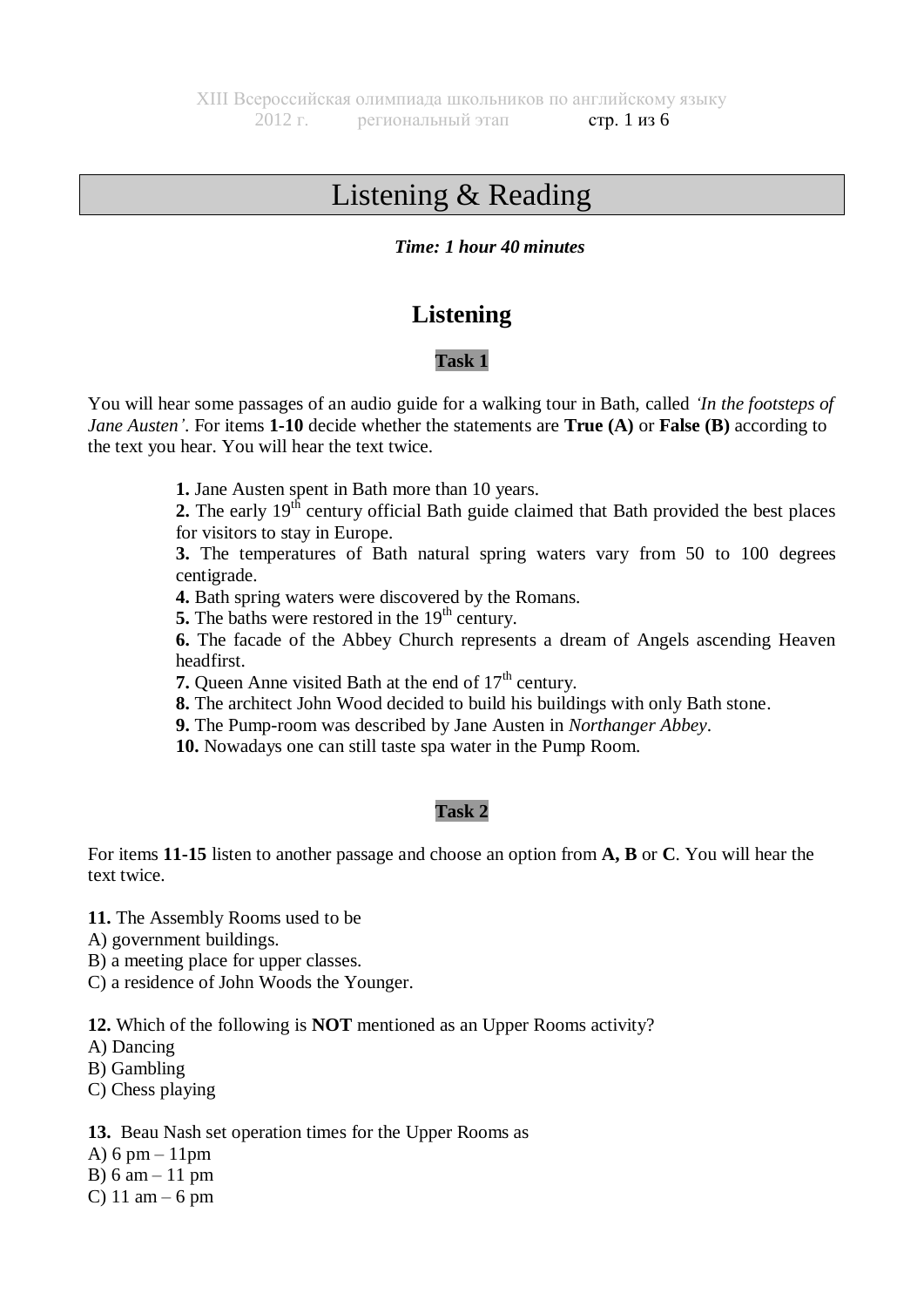XIII Всероссийская олимпиада школьников по английскому языку 2012 г. региональный этап стр. 2 из 6

- **14.** What is said about tea in Jane Austen's times?
- A) It had been only recently introduced.
- B) It was the most common refreshment.
- C) It was not yet fashionable.

**15.** The Museum of Costume is dedicated to …

A) costumes of Jane Austen period.

B) old costumes.

C) history of costume from old to modern times.

# **Integrated listening and reading**

### **Task 3**

Read the text on the ability of apes to acquire language, then listen to a part of the lecture on the same topic. You will notice that some ideas coincide and some differ in them. Answer questions **16-25** by choosing **A** if the idea is expressed in both materials, **B** if it can be found only in the audio-recording, **C** if it can be found only in the reading text, and **D** if neither of the materials expresses the idea.

Now you have **7 minutes to read the text and then to look through the statements 16 to 25**. Then you will listen to a part of the lecture on the same topic. You will hear the lecture twice.

#### **ARE APES ABLE TO ACQUIRE LANGUAGE?**

Investigations made at laboratories in the various parts of the world indicate that apes are capable of understanding language and using linguistic responses at the level of young children. Just because these animals do not have the physical apparatus for producing the speech, we should not assume that they cannot understand and learn language. According to researchers who have worked closely with apes, when these animals are given other means to communicate, they do indeed show sophisticated communicative abilities. These researchers provide evidence of gorillas using signs to show humor, to insult, to threaten, to produce metaphorical language, and to engage in fantasy play.

Koko, a lowland gorilla, seems to have understood a poem written about her. Tests of Koko's auditory comprehension showed that she was able to distinguish between words such as 'funny', 'money', and 'bunny'. Similar claims have been made for Michael, a male companion of Koko's, who also learned to discriminate between many sounds.

Washoe, an adult chimpanzee raised as if she were a deaf child, was able to translate words she heard into American Sign Language. Another study consisted of teaching a chimpanzee named Kanzi how to communicate using a keyboard of symbols. This study compared the series of stages that a human child goes through with those of Kanzi. Kanzi moved through these stages in much the same way as children, up to a particular stage of development, and in fact, did better than a young child on a test that measured only the ability to comprehend given requests.

- 16. Emotional attachment to an animal can influence the researcher's conclusions.
- 17. Apes have no physical apparatus for producing speech.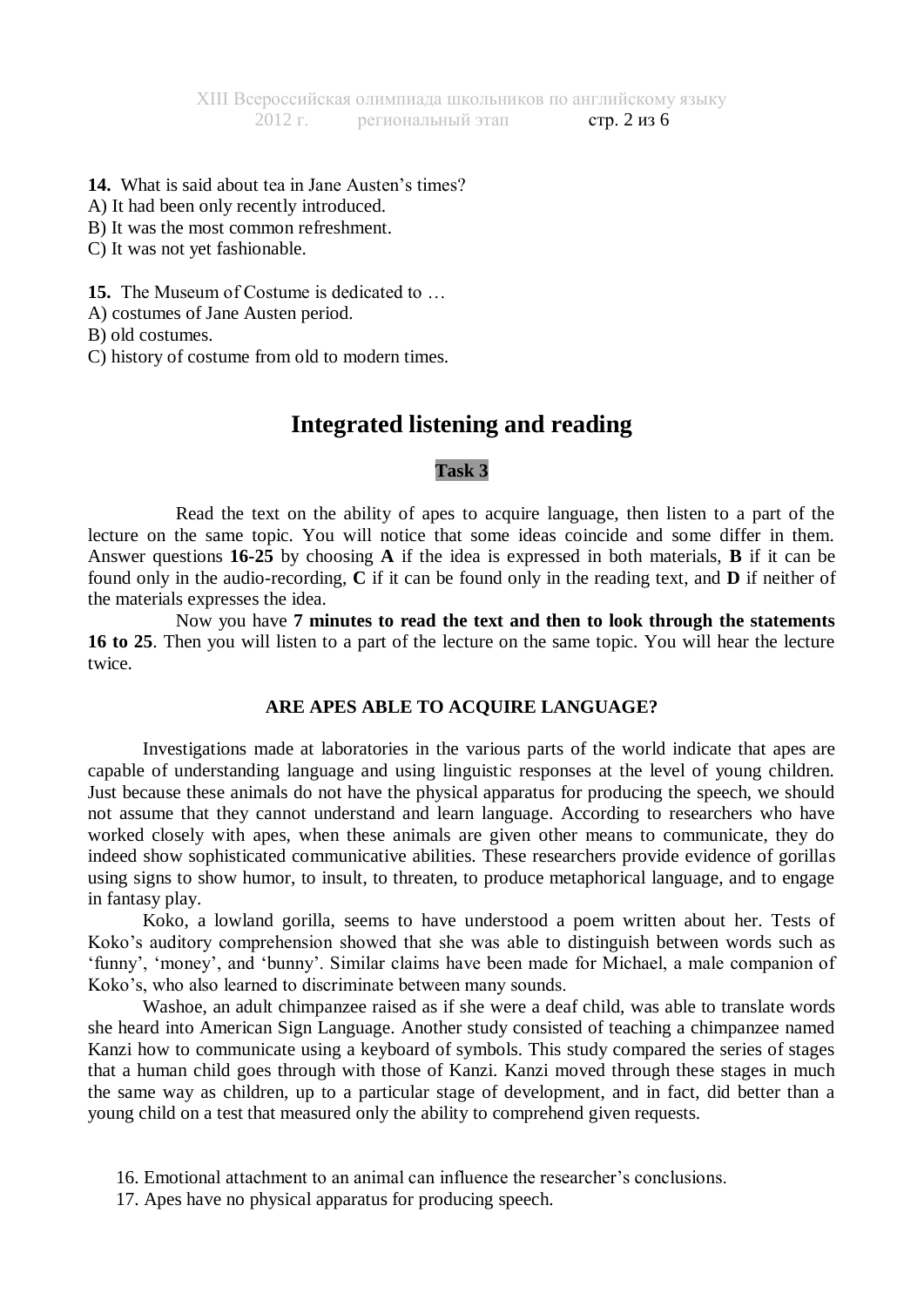XIII Всероссийская олимпиада школьников по английскому языку 2012 г. региональный этап стр. 3 из 6

- 18. Chimpanzees and gorillas showed the ability to comprehend human language.
- 19. There are many studies into apes' acquisition of language.
- 20. A lot is known about the origins of human communication.
- 21. Animals cannot comment spontaneously on interesting phenomena.
- 22. There is no evidence that gorillas can distinguish between sounds.
- 23. Some scientists believe that animals can use language creatively.
- 24. Apes' linguistic performance is similar to that of young children.
- 25. Brain scanning techniques may help compare what is going on in the brain of a human being and ape when they are involved in sending and receiving signals.

# **Reading**

#### **Task 4**

For questions **26-30,** read the article and chose the best variant from **A, B, C** or **D,** according to the text of the article.

### **How about living in the Middle Ages?**

In view of the stress to which we are subjected, it is remarkable that we tend to live longer than our medieval ancestors. They would not have known what to make of the word "stress" unless it was used in the context of shipbuilding, architecture or the weaving of cloth.

Consider the limits of their experience. For them, as for us, the sun was the most blinding of lights. But after this natural phenomenon there was nothing brighter than a fire in the hearth, a brazier and, finally, the candle.

The working day must have been considerably shorter and the eye only subjected to the strain of trying to work by flickering candlelight. Even an eight-minute mile could not have been possible in their wildest dreams, and fun and games were limited to maypoles for the poor and jousting for the rich.

If you had given a medieval man a modern car as a form of transport, he would have panicked at first. But if he had a foolhardy nature, he might have coaxed it up to 30 kilometres per hour before crashing it into some obstacle.

Even after many lessons his reflexes would have been utterly unable to cope with the new frontiers of possibility. As for attaining the legal speed limit, the crash would merely have come sooner.

The fastest thing he would ever have been liable to see was the flight of an arrow or, perhaps, a shooting star at night - but that was so unreal as to be merely decorative. In the realm of noise there was thunder and brass instruments in the cathedral, but nothing to match the total lack of silence we suffer from today.

The sirens of fire brigades and police, with their evil cadences, would have struck panic in the medieval heart. As for the sheer assault on the nerves practised by certain discotheques, in which the volume is accompanied by psychedelic lighting - that stammering, stuttering abuse of the optic nerves - the poor friar of long ago would have believed himself prematurely in a hell, out of range of even Dante's imagination.

Television would have proved painful to him also, the succession of images being far too rapid for his comprehension. His eye would be attuned to static religious pictures or to irreverent statues, high up on church towers, depicting well-known clerical figures as gargoyles.

But these objects allow themselves to be dwelt upon by the tranquil gazer. His eye would have wandered at its own pace over the hidden detail, not been bludgeoned into involuntary surrender by a mad montage of abstractions. In other words, we probably absorb more images in a day than our ancestor would have managed in a year, most of them ill-digested, lingering in the mind only as subliminal worry-beads,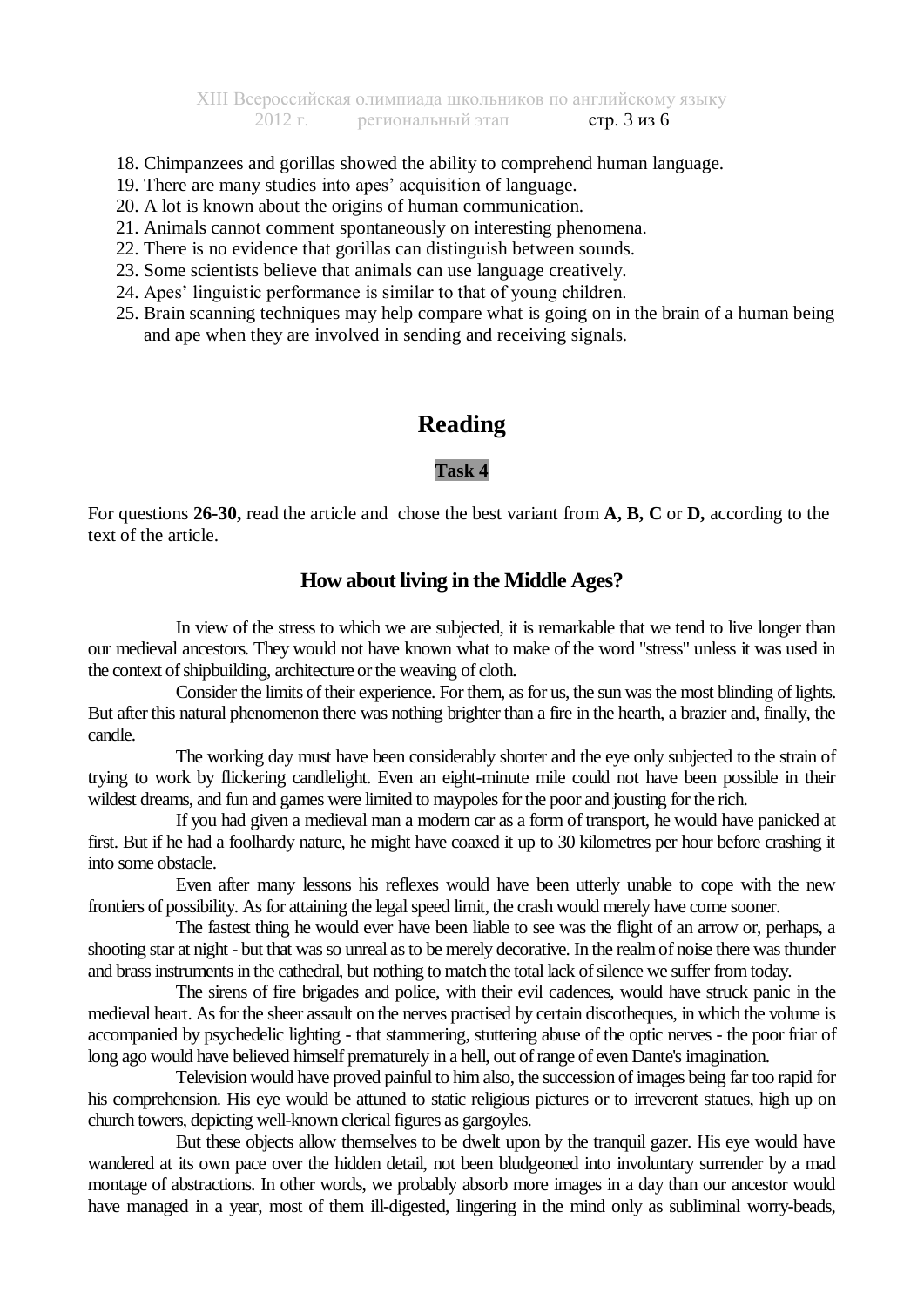#### XIII Всероссийская олимпиада школьников по английскому языку 2012 г. региональный этап стр. 4 из 6

#### recurring every now and then in the hopeless quest for interpretation.

There's no doubt about it - our bodies and our senses are pummelled in a way which would have been intolerable 600 years ago. And yet they surrendered to contagion and unhealthy living far more readily than we do.

For that reason, perhaps, death was perceived as a necessary adjunct to life. The concepts of heaven and hell, being devoutly believed in, lent a certain degree of morality to life and made death inevitable, sooner rather than later. Homeopathic medicine and herbalism were already far in advance of conventional medicine, but there was certainly a tendency towards fatalism which encouraged a gloomy acceptance of the worst.

There never seems to have been the almost hysterical flight before death which is apparent today, both in the sad bravery of those condemned by Aids and in the struggles of brilliant surgeons in the transplant of more and more unlikely organs into the bodies of the barely living.

Naturally, all this speaks highly for the resilience and the ingenuity of the human animal. In its contemporary form this animal is unwilling to accept the resignation of past times, and works overtime to negate the implacable rules of nature. There is no telling whether this tendency will continue.

Certainly the increased activity of today has prolonged youth far into what was once considered advanced middle age, and middle age stretches far into what was thought of as the ultimate years of life's span. Exercise, the voluntary exhaustion of the human mechanism, is partly due to the speed of life and the need for lightning reactions. The new preoccupations with diet and physical well-being, expressed in many ways from *cuisine minceur* to that orgy of hopping and skipping enjoying the typical pseudo-scientific name of aerobics, are valid reflections of the preoccupations of today.

And what lies ahead? Certain hand-picked individuals have already been introduced to the challenge of weightlessness. Eventually this may be a more general requirement, as the inhabitants of the Earth emigrate from the planet in search of pristine verities.

Incidentally, one genius this technique might have helped materially is Michelangelo, who could have knocked off the ceiling of the Sistine Chapel in a trice, instead of the age it actually took him. Many readers will still vividly remember Roger Bannister's cracking of the four-minute mile. Nowadays runners unable to qualify for the Olympics can manage this on occasions.

Even that briefest of distances, the 100 metres, is under permanent assault. These are all marks of human evolution, as is the development of sports equipment and other scientific aids to make the unbelievable possible.

And yet there must be limits to the speed of human reactions. It is a wonderful irony that speeds in the stratosphere are such that total immobility sets in, enabling astronauts to climb out into space and disentangle crossed wires.

The accidents involving formation fliers and individual warplanes suggest that the border between daring and foolhardiness is, at present, just too vague to chance. Human beings are under enormous pressure, not only from the stunning acceleration of technical development, but also from a gathering nostalgia for a past which seems so clear, so natural and so untroubled.

Is this so? How would you have enjoyed having a toothache in the 12th century? The dentist always came with a drummer to drown the patient's cries.

There's a lot to be said for the times we live in, especially once discotheques are not compulsory.

### 26. Life in the past wasn't as stressful as life today because

- A. people led healthier lives.
- B. people died younger.
- C. people's experience of life was smaller.
- D. people's diet was poorer.

#### 27. Life today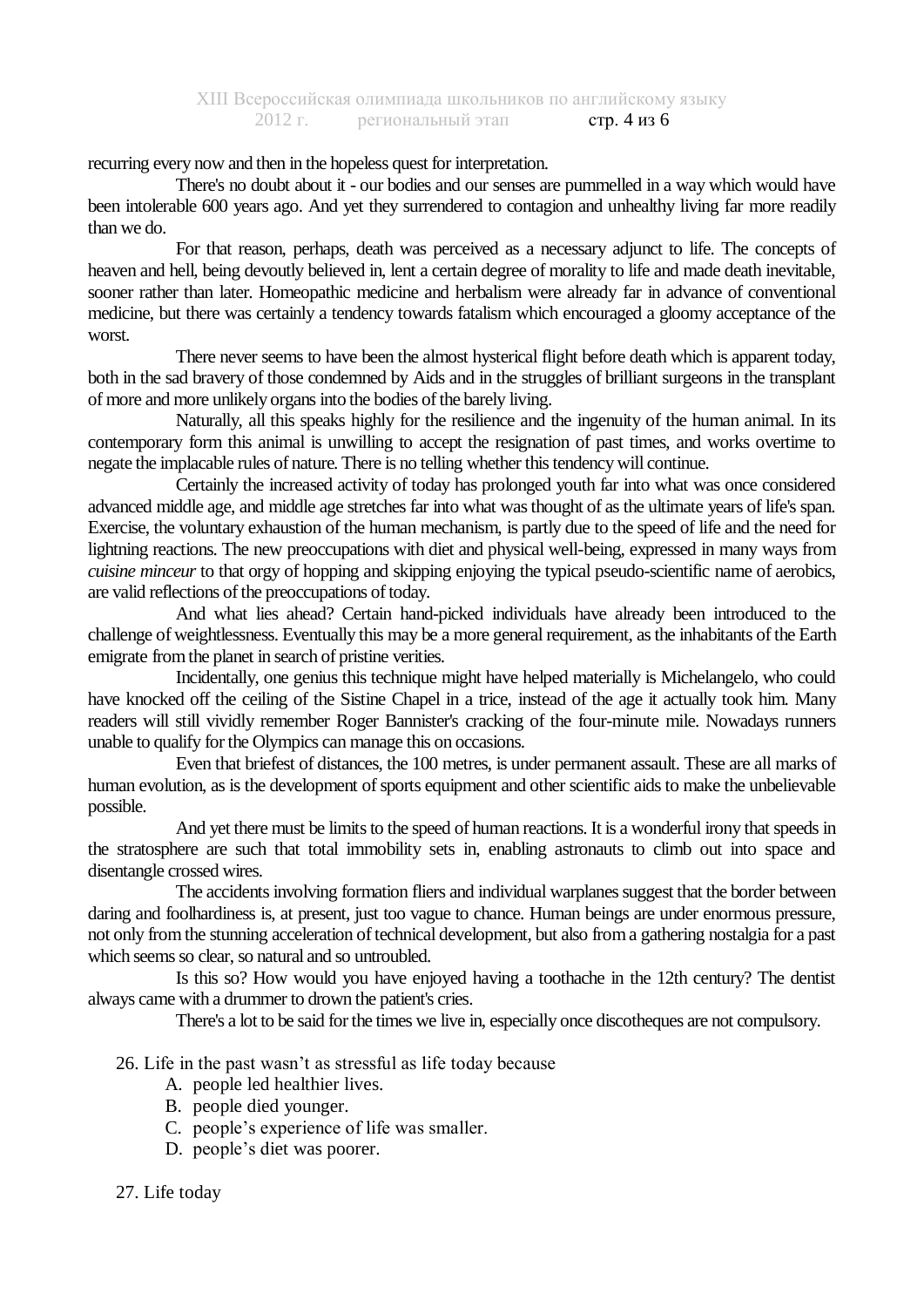XIII Всероссийская олимпиада школьников по английскому языку 2012 г. региональный этап стр. 5 из 6

- A. is immoral.
- B. accepts the rules of nature.
- C. does not accept death easily.
- D. is hysterical and exhausting.
- 28. Why are people more concerned about their physical well-being today?
	- A. They want to prove they can live longer that their ancestors.
	- B. Because they are unwilling to resign themselves to the rules of nature.
	- C. Because it is natural instinct.
	- D. Because they don't believe in heaven and hell.
- 29. The writer believes that people today
	- A. live too long.
	- B. will continue to evolve until they meet the limits of human reactions.
	- C. have a dangerous lifestyle.
	- D. will have to achieve weightlessness.

#### 30. What is the writer's attitude to life in the past?

- A. Life was easier that it is today.
- B. People were happier because they were not under so much pressure.
- C. Life was not as good as present nostalgia would have us believe.
- D. Religion did not help people accept the future.

### **Task 5**

For items **31-40** read the text below and complete it with the clauses **A-K**, there is one extra clause you don't need to use.

#### **DO YOU GET ENOUGH SLEEP?**

Despite evidence \_\_\_\_\_\_\_ (31) how sleep can affect our health, a large number of people suffer from a lack of it. Many adults get less than six hours of sleep a night. In fact, most of us need seven to eight hours, (32).

#### **CAN SLEEP AFFECT YOUR WEIGHT?**

Apparently, it can. Sleep affects the hormones controlling appetite. According to one study, people (33) are more likely to be overweight.

#### **WILL SLEEP MAKE ME MORE INTELLEGENT?**

No, but sleeping on a problem can help solve it. When we sleep, the brain puts the day's memories into 'files', \_\_\_\_\_\_\_\_\_(34). In tests \_\_\_\_\_\_\_\_\_(35), researchers showed each group a list of related words. Both groups were asked to remember the words \_\_\_\_\_\_\_\_\_\_\_\_(36) after a period of time \_\_\_\_\_\_\_\_\_\_\_\_(37) and the other was awake. The people \_\_\_\_\_\_\_\_\_\_(38) remembered more words. When they were asked to remember the ideas linking the words, the group \_\_\_\_\_\_\_\_\_\_\_\_\_\_\_\_(39) forgot 25% more than the group who had.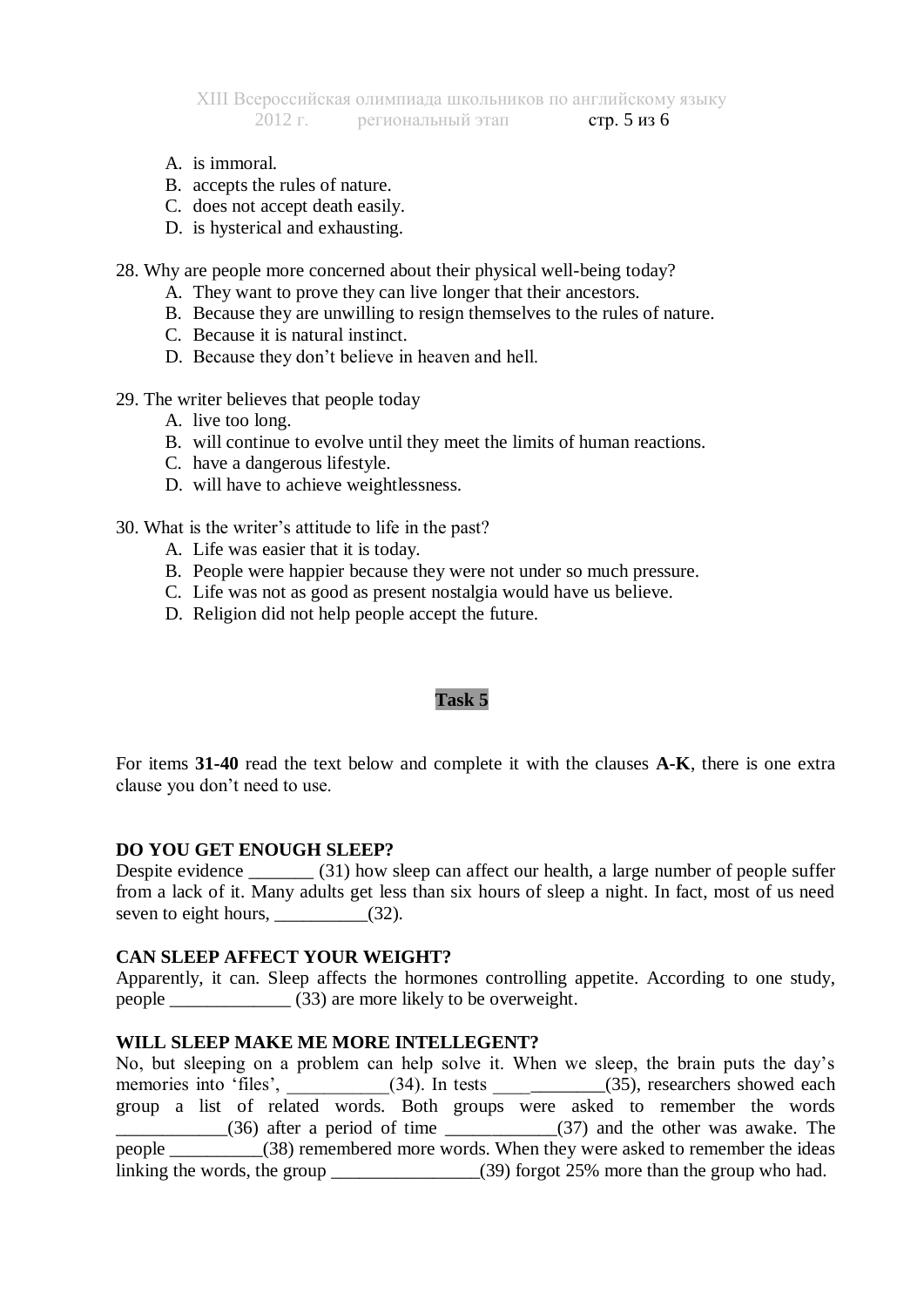XIII Всероссийская олимпиада школьников по английскому языку 2012 г. региональный этап стр. 6 из 6

# **WHAT SHOULD I DO IF I CAN'T SLEEP WELL?**

See your doctor. Your difficulties may result from a problem \_\_\_\_\_\_\_\_\_\_\_\_\_(40).

- A. conducted on two groups of people
- B. he or she can help you with
- C. in which one group slept
- D. that shows
- E. they had seen
- F. which is recommended average
- G. which we can then access
- H. who get less than eight hours a night
- I. who had had a good night's sleep
- J. who had not slept
- K. which is not enough

# **TRANSFER ALL YOUR ANSWERS TO YOUR ANSWER SHEET**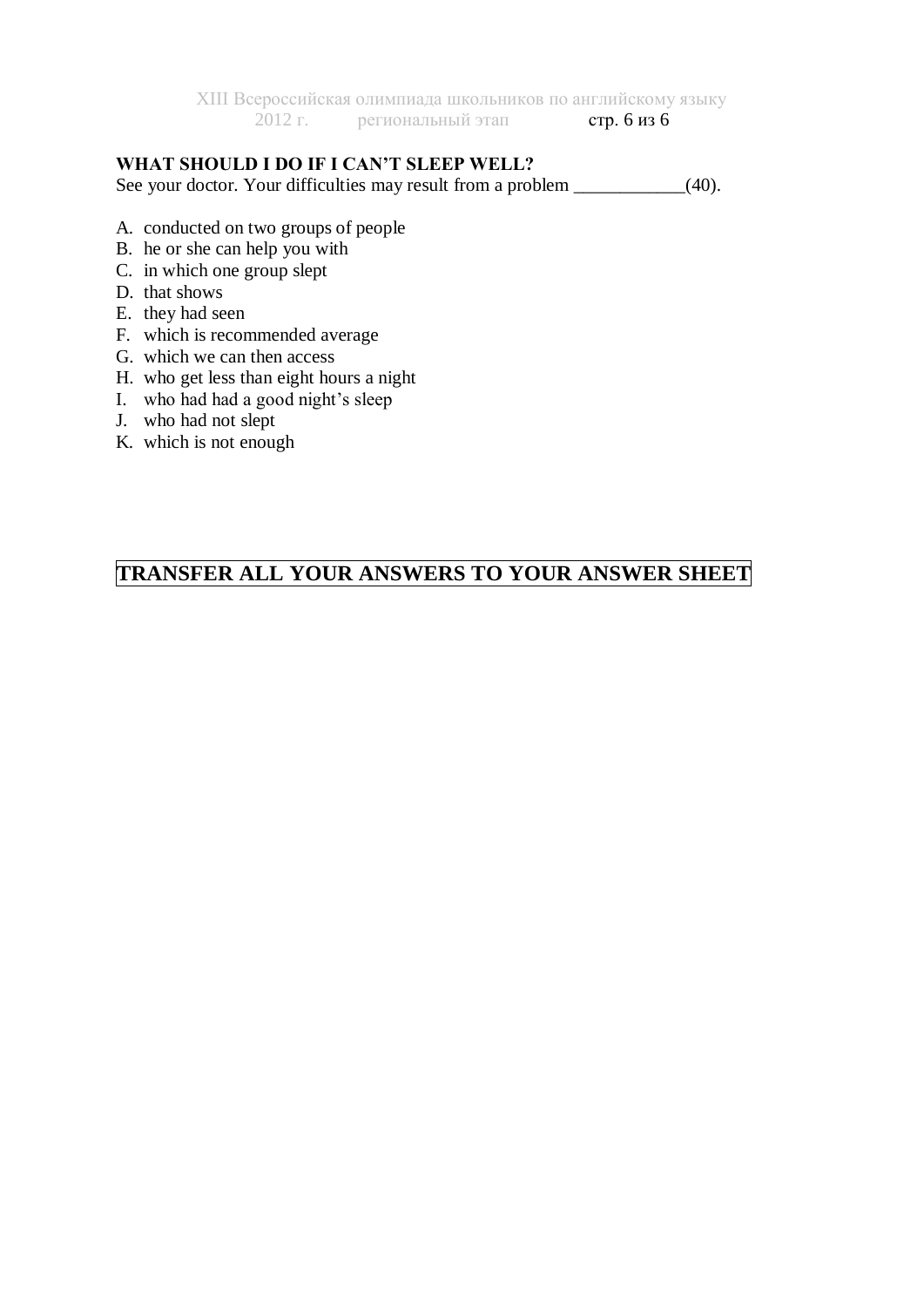# Use of English

# *Time: 30 minutes*

#### **Task 1**

#### **For questions 1-10, read the text below and choose A, B, C or D to fill in the gaps.**

J.K. Rowling is the author of a successful series of books. She uses the initials J.K. because her publishers thought that a book by a woman might not appeal  $(1)$  boys.

Rowling was born in 1965 and brought up in England and South Wales. After she finished university, she got a job in London.

In 1990, while she was traveling from Manchester to London, her train was held (2) and during the four-hour delay she got the idea of writing about a young wizard. In 1991 she \_\_\_\_\_\_\_\_ (3) to Portugal, where she had a job teaching English, and she \_\_\_\_\_\_\_\_\_\_ (4) the manuscript for the first Harry Potter book with her. She returned to Britain in 1993 and carried \_\_\_\_\_\_\_ (5) writing it.

Rowling completed *Harry Potter* and *The Philosopher's Stone* in 1995. Twelve publishers turned \_\_\_\_\_\_\_\_\_ (6) before Bloomsbury agreed to publish it. The decision was apparently \_\_\_\_\_\_\_\_ (7) by the young daughter of the company's chairman, who loved the first chapter of the book.

In 1995 Bloomsbury advised Rowling that she had little chance (8) making money writing children's books. Today she has a fortune of around \$ 1 billion. Rowling believes that people who have a lot of money should  $(9)$ sure they use it responsibly. For this reason, she has given  $(10)$  millions of dollars to charitable causes.

|    | A | for     | В | of            |             | <sub>on</sub> | D | to      |
|----|---|---------|---|---------------|-------------|---------------|---|---------|
|    | A | up      | B | on            | C           | in            | D | back    |
|    | A | arrived | B | left          | C           | reached       | D | went    |
|    | A | brought | B | fetched       | C           | came          | D | took    |
|    | A | off     | B | <sub>on</sub> | $\mathbf C$ | over          | D | through |
| 6  | A | it down | B | down it       | $\mathbf C$ | it up         | D | up it   |
|    | A | had     | B | done          | $\mathbf C$ | given         | D | made    |
| 8  | A | to      | B | for           | C           | of            | D | about   |
| 9  | A | do      | B | make          | C           | have          | D | get     |
| 10 |   | away    | B | back          | C           | in            | D | out     |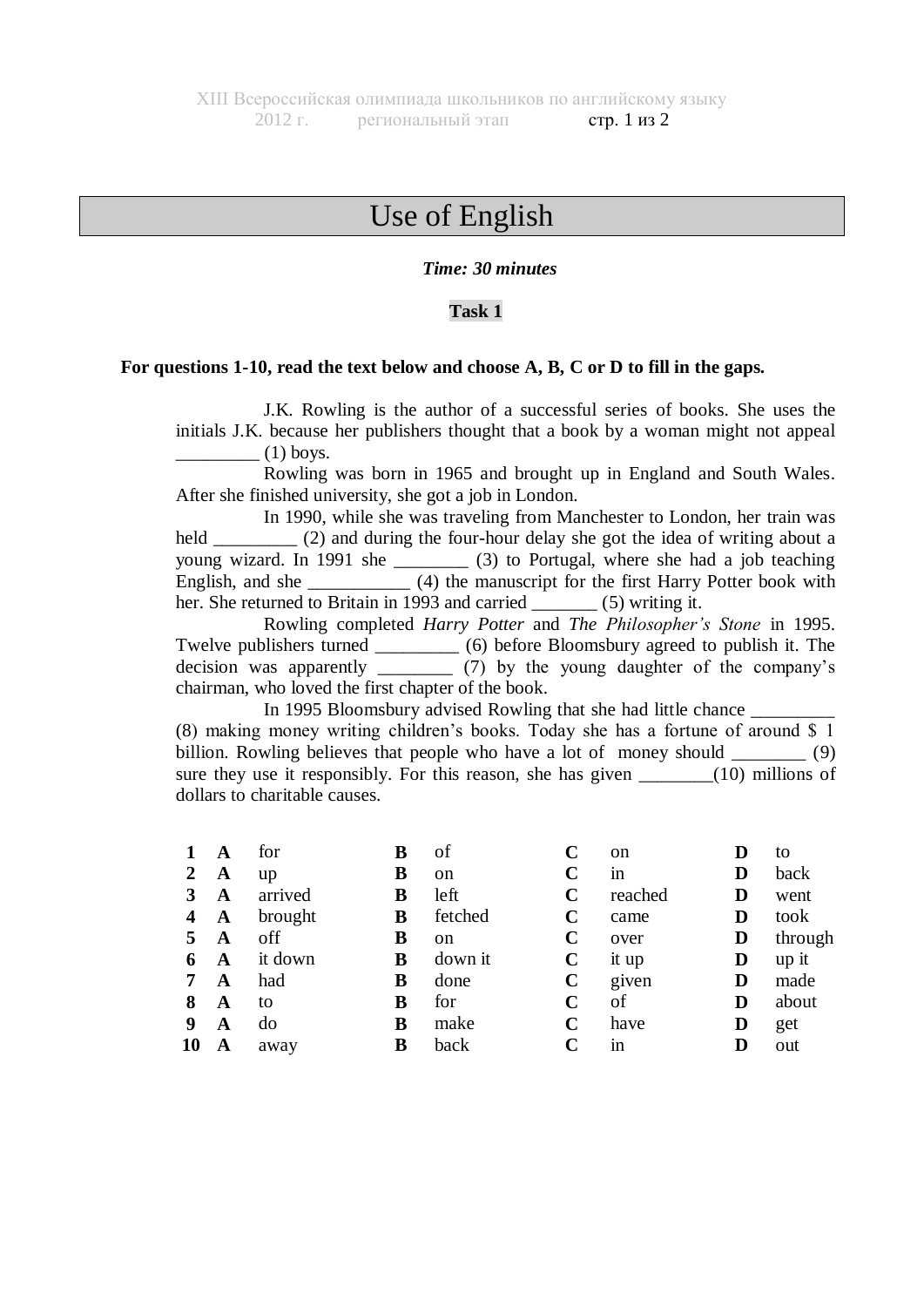# XIII Всероссийская олимпиада школьников по английскому языку 2012 г. региональный этап стр. 2 из 2

# **Task 2**

#### **For questions 11-16, read the text below and choose A, B, or C to fill in the gaps.**

I went to a new Italian restaurant last night. It claimed to \_\_\_\_\_\_\_(11) for everyone's tastes. I went there with my brother. We both have a  $\qquad$  (12) preference for Italian food. We also both have a  $\qquad$  (13) liking for sitting out-of-doors and this restaurant had a lovely garden. Unfortunately, the food did not \_\_\_\_\_\_\_(14) us quite so much pleasure. Although the staff gave us a very warm welcome when we arrived, they didn't seem to \_\_\_\_\_\_\_(15) much pride in their service or their cooking. I certainly don't much relish the \_\_\_\_\_\_\_(16) of going there again.

| 11             | A              | cater      | в | cook     | C           | feed       |
|----------------|----------------|------------|---|----------|-------------|------------|
| $12 \text{ A}$ |                | large      | B | heavy    | $\mathbf C$ | strong     |
|                | $13 \text{ A}$ | peculiar   | B | special  | $\mathbf C$ | particular |
| 14             | $\mathbf{A}$   | make       | B | give     | $\mathbf C$ | pass       |
| 15             | A              | take       | B | do       | C           | make       |
|                | 16 A           | suggestion | B | proposal | $\mathbf C$ | thought    |

## **Task 3**

**For questions 17-20 restore famous English phrases. First match their beginnings (A-E) with the endings (1-6) and then match the phrases with their Latin equivalents. There is one extra English phase you do not need to use. There is an example (0) for you.**

|                 | Errare humanum est.                       | К1 |
|-----------------|-------------------------------------------|----|
| 17              | Tempora mutantur et nos mutamur in illis. |    |
| 18              | Repetitio est mater studiorum.            |    |
| 19              | Scientia est potentia.                    |    |
| 20 <sup>1</sup> | Vivere est cogitare.                      |    |

|   | The times         |                | is human. (Seneca)         |
|---|-------------------|----------------|----------------------------|
| B | To live           | $\overline{2}$ | is power. (Francis Bacon)  |
|   | Repetition        | 3              | change, and we change with |
|   |                   |                | them.                      |
| D | Knowledge         | $\overline{4}$ | are our future.            |
| E | To err            |                | is to think. (Cicero)      |
| F | <b>Scientists</b> | 6              | is the mother of learning. |

# **TRANSFER ALL YOUR ANSWERS TO YOUR ANSWER SHEET**